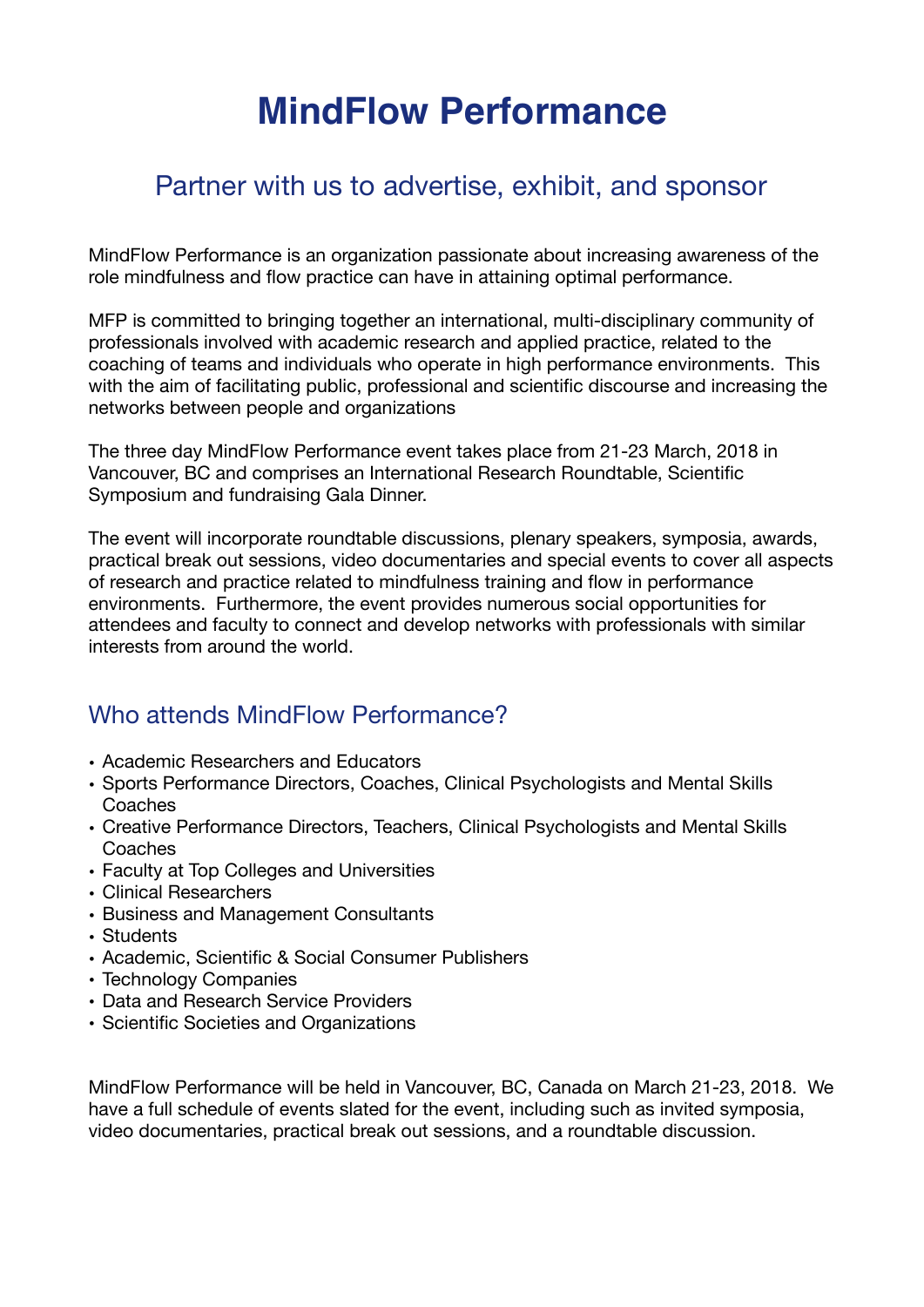# Ways to Partner with us

As a Sponsor, your organization will have high visibility among an international community of budget holders, directors and practitioners from high performance sports, business and creative organizations.

Your logo will be displayed prominently in all promotional material relating to the event, which includes our regular newsletters that reach over 1,500 targeted professionals around the world three times a month. In addition, your logo will be displayed on meeting signs, our online presence, and in our program book.

Advertising opportunities let you reach the best and brightest in the field. Advertise during the events and reach our entire online community, the print program, Twitter, Instagram, LinkedIn, Facebook and other modes!

Exhibit with us and see steady traffic through the Exhibit Hall and refreshment areas, with coffee breaks located near the exhibits.

Bundle sponsorship, advertising, and exhibiting for the most exposure to CNS members.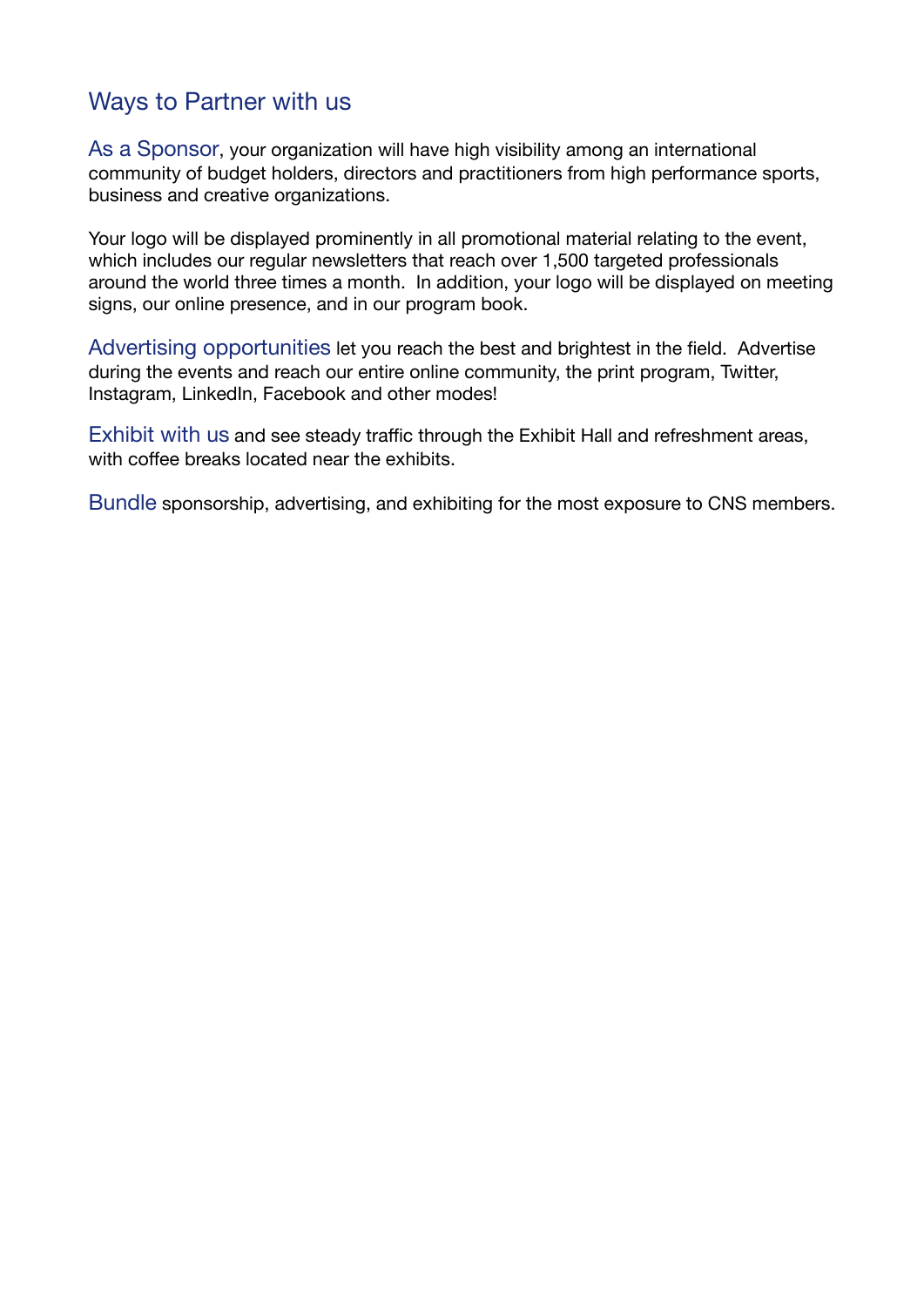# **Advertise**

# Meeting Program Advertising\*

A meeting program goes into every attendee's hand. The ad will also appear in the pdf on the website.

- 2-Pages (b&w) \$1,000
- Back Cover (colour) \$750
- Inside Front Cover (colour) \$700
- Inside Back Cover (colour) \$600
- Full Page(b&w)- \$500
- $\cdot$  Half page (b&w) \$200

# Email ListServ Advertising\*

Your link or PDF\* will be uploaded to our website and link to our regular HTML meeting emails. Our database contains over 1,500 targeted professionals interested in incorporating mindfulness and flow practice into their environments.

Email ads must be provided in JPG format (full colour, max 180 pixels wide).

- Small 180 W x 150 H Pixels (max 40k) \$100
- Large 780W x 90 H Pixels (max 40k) \$200
- 3-pack of small ads 180 W x 150 H Pixels (max 40k) \$250
- 3-pack of large ads 780W x 90 H Pixels (max 40k) \$500
- Meeting Recap/Save the Date e-mail \$300

### Journal/Brochure Advertising - \$400

Place your journal and/or brochures for pickup at the onsite Registration Desk for the duration of the meeting quantity of 250 per. Journal/Brochure Advertising should be shipped to decorator and all drayage must be paid for by advertiser.

#### Flyer Insert Advertising - \$400\*

Flyers are distributed to all meeting attendees via insertion in the attendee registration packet. Flyer inserts quantity of 250 per flyers and are limited to one sheet and not to exceed 8.5" X 11". Shipping instructions will be sent with confirmation of flyer acceptance. Flyer sequence is on a first-come, first-served basis.

\*Artwork must be pre-approved. Insertion subject to availability, so order early!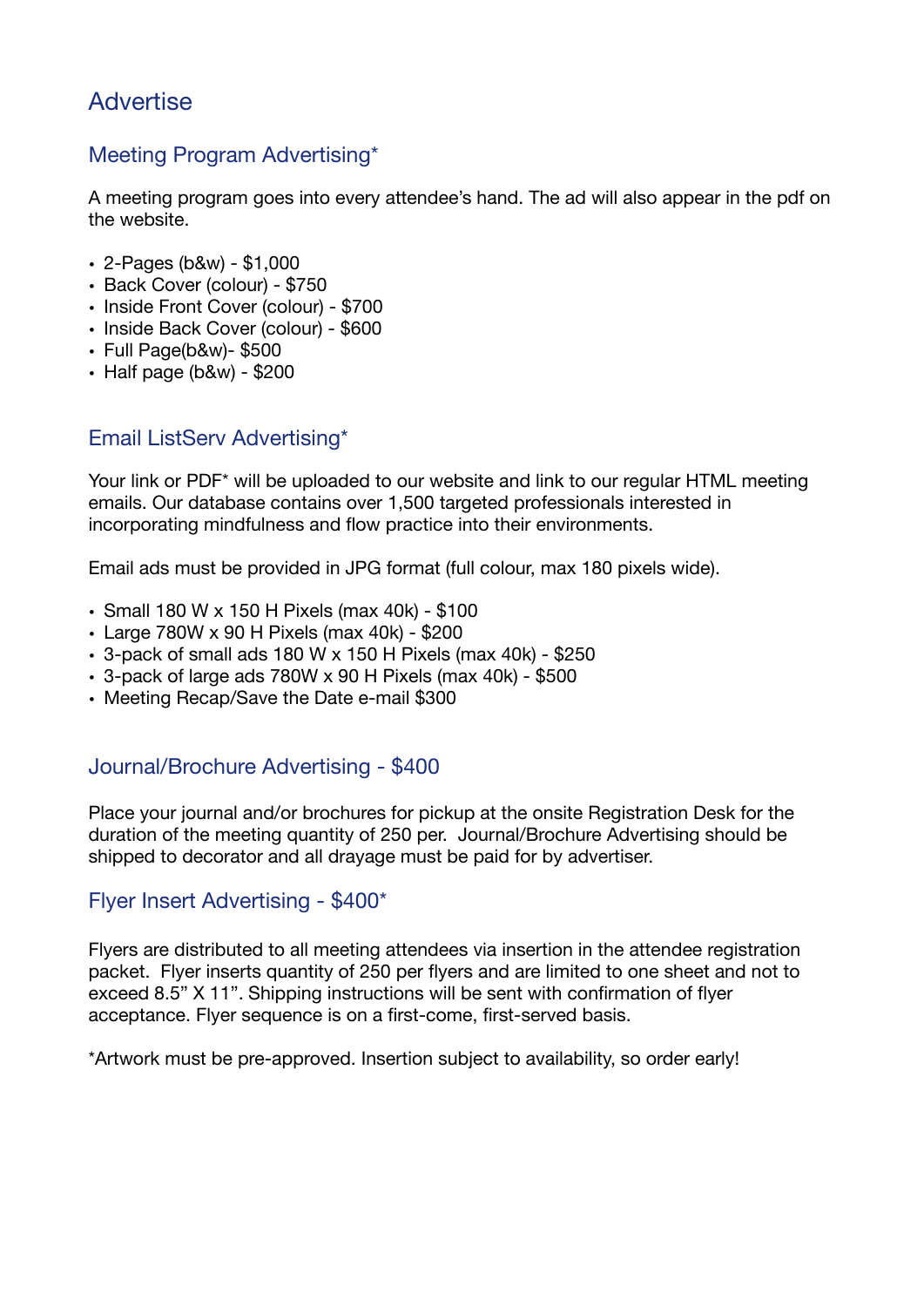# **Exhibit**

The MindFlow Performance International Research Roundtable will be held at the Opus Hotel, in Vancouver.

The MindFlow Performance Scientific Symposium general sessions, video documentary screenings and practical break out sessions will be held at the Simon Fraser University, Harbour Centre campus. The main exhibition hall will also host refreshments during morning and afternoon breaks.

The Exhibit Hall floor plan, booth assignments, and Exhibitor Service Kit will be sent to Exhibitors in January 2018. MindFlow Performance reserves the right to alter the floor plan and reassign booth space at any time if deemed in the best interests of the exhibition. Exhibit booth assignments will be made according to respective tier of sponsorship and then in the order in which reservations are received.

The MindFlow Performance fundraising Gala Dinner will be held at the Autoform Car Dealership.

#### **Hours**

The tentative Exhibit Hall hours are:

| Thursday, March 22, 2018 | 8.30 - 5.30   |
|--------------------------|---------------|
| Friday, March 23, 2018   | $8.00 - 5.00$ |

#### *Exhibitors may not dismantle booths or begin packing until the Exhibit Hall closes on the final day of the exhibition.*

#### Booth Equipment

All booths include one table and one 7-inch x 44-inch sign identifying your organization. The Exhibit Hall is carpeted, whilst both electricity and internet are also provided.

#### Payment and Cancellation Policy

Full payment must accompany all reservations. Exhibitors and advertisers cancelling space must notify MindFlow Performance no later than February 21, 2018 to receive a 50% refund; cancellations made after February 21, 2018 will not be refunded.

#### Marketing

Exhibitors and Advertisers are encouraged to consider the various ways to market to CNS members and meeting attendees. All advertising, sponsorships, receptions, workshops, and other meetings at the Simon Fraser Harbour Centre, Opus Hotel and Autoform Dealership must be approved by MindFlow Performance prior to the start of the event. Please contact [info@MindFlowPerformance.com](mailto:info@MindFlowPerformance.com) to inquire about more partnership ideas.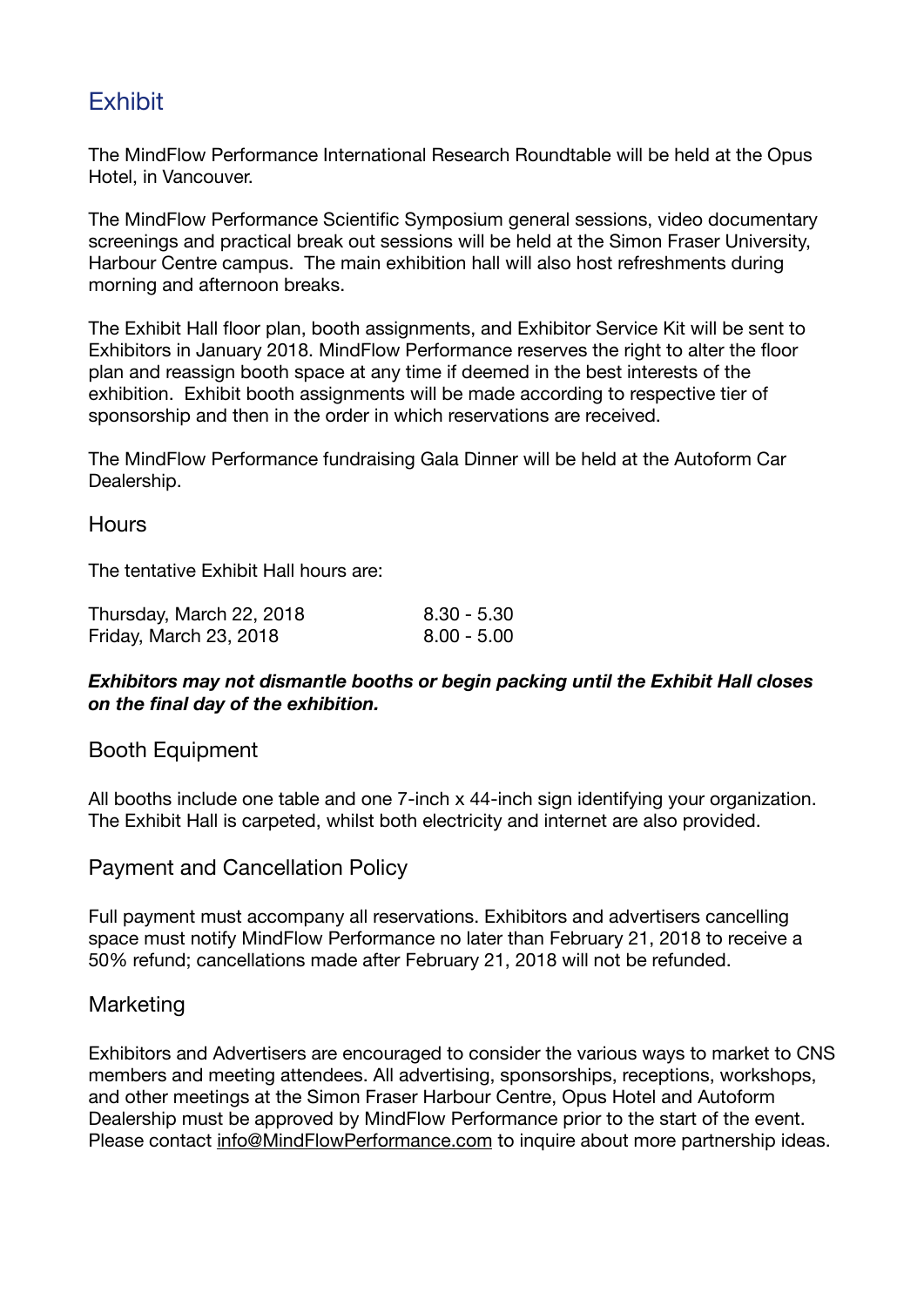## Code of Conduct

Exhibitor representatives are responsible for maintaining a collegial and professional environment for attendees, MindFlow Performance staff, venue staff, other exhibitors, and others participating in the MindFlow Performance events. Any exhibitors found to be engaging in unethical conduct or detrimental behaviours, as determined at the sole discretion of event management, will be evicted from the meeting and will forfeit booth rental and other exhibit-related payments.

If you see something, say something!

#### **Security**

Although security guards may be provided at the discretion of MindFlow Performance, the Exhibitor agrees to retain the sole responsibility at all times for the security of all exhibit materials. Exhibitors are strongly encouraged not to leave items of value unattended in booths.

#### **Staffing**

Each Exhibitor is required to have at least one (1) person monitoring its booth at all times during open hours. It is recommended that at least two (2) people be assigned to monitor each exhibit.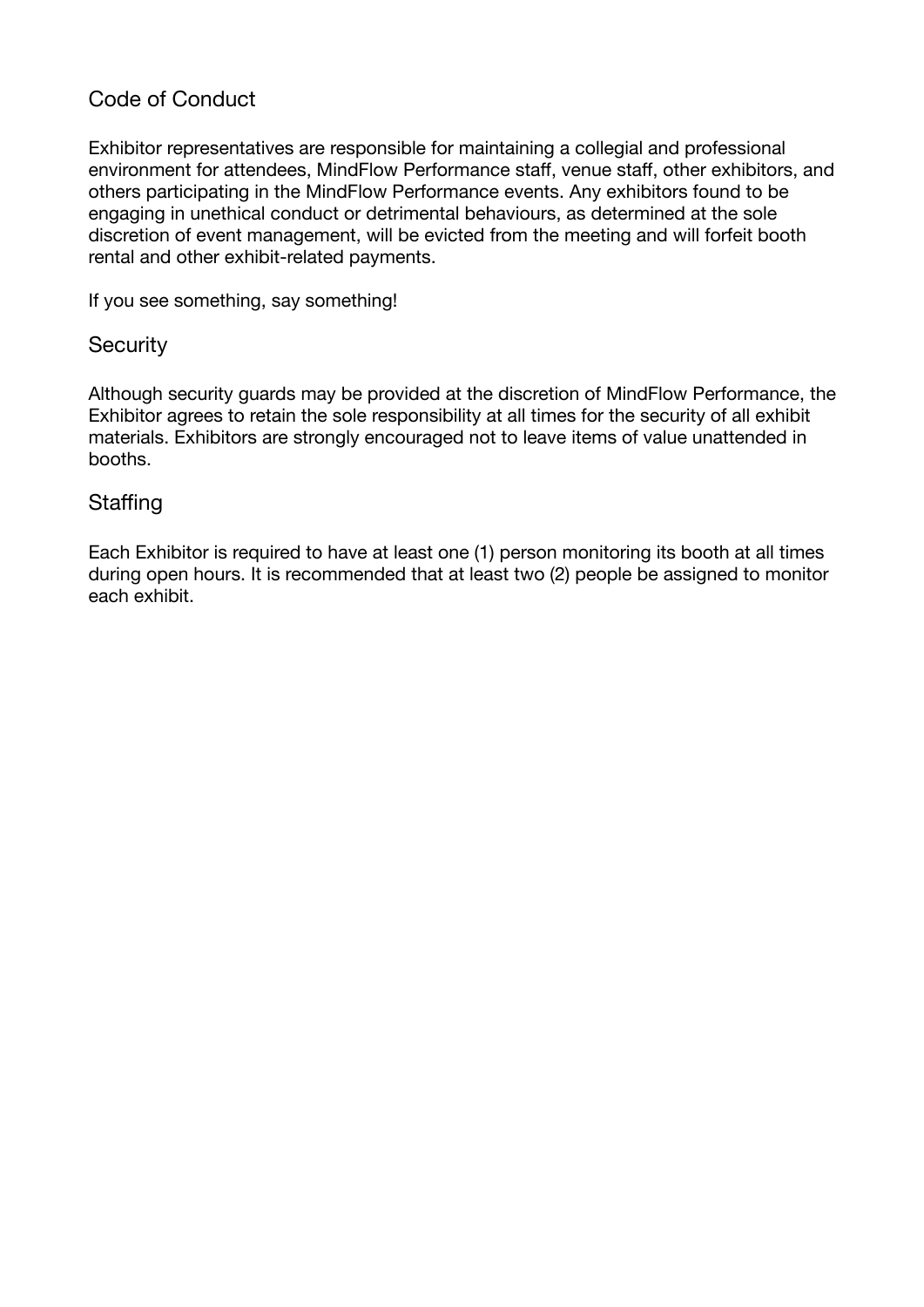# Sponsorship

# **MindFlow Performance Event Title Partner - \$20,000 CAD**

Includes:

#### EVENT COLLATERAL

- Tier 1 logo placement on all event collateral eg. signage, multimedia, communications, gifts, event app, event program
- Introduction of chosen presentation, with logo visibility throughout
- Tier 1 exhibition space
- Event concierge

#### **WEBSITE**

- Tier 1 logo recognition on www.MindFlowPerformance
- Display advert/link in all ListServ emails to MindFlow Performance database

#### **TICKETS**

- 6 passes to both symposium days
- 4 tickets to post-reception faculty and VIP dinner
- 4 tickets to fundraising Gala Dinner

#### **MindFlow Performance Event Diamond Partner - \$17,500 CAD**

Includes:

#### EVENT COLLATERAL

- Tier 1A logo placement on all event collateral eg. signage, multimedia, communications, gifts, event app, event program
- Introduction of chosen presentation, with logo visibility throughout
- Tier 1 exhibition space

#### **WEBSITE**

- Tier 1A logo recognition on www.MindFlowPerformance
- Display advert/link in 10 ListServ emails to MindFlow Performance database

#### **TICKETS**

- 5 passes to both symposium days
- 2 tickets to post-reception faculty and VIP dinner
- 4 tickets to fundraising Gala Dinner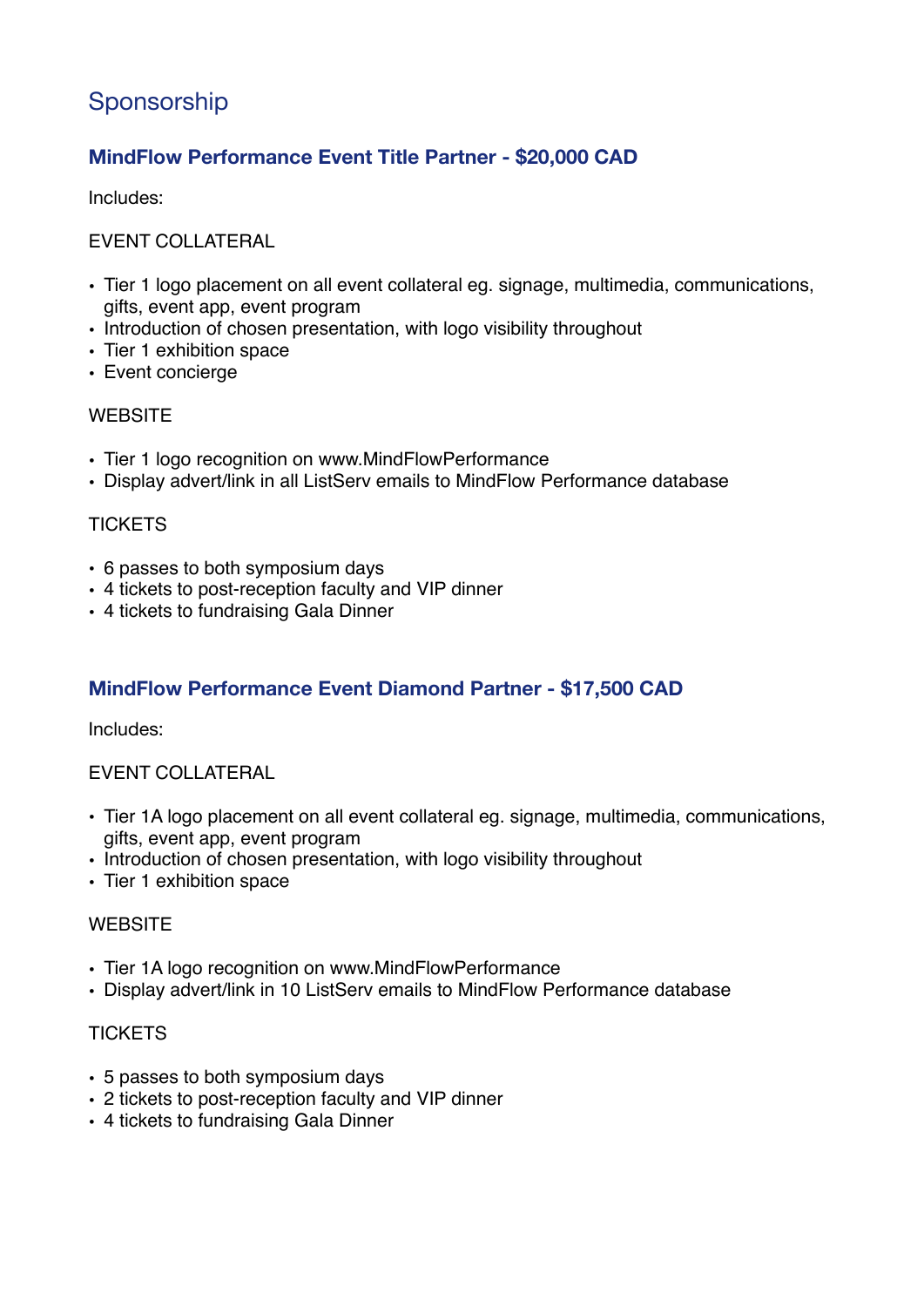## **MindFlow Performance Event Broadcast Partner - \$15,000 CAD**

Includes:

EVENT COLLATERAL

- Tier 1 logo placement on all event collateral eg. signage, multimedia, communications, gifts, event app, event program
- Introduction of chosen presentation, with logo visibility throughout
- Tier 1 exhibition space

#### **WEBSITE**

- Tier 1 logo recognition on www.MindFlowPerformance
- Tier 1 logo recognition on all broadcast screen savers
- Display advert/link in 8 ListServ emails to MindFlow Performance database

#### **TICKETS**

- 4 passes to both symposium days
- 2 tickets to post-reception faculty and VIP dinner
- 4 tickets to fundraising Gala Dinner

### **MindFlow Performance Platinum Education Partner - \$12,000 CAD (4 Available)**

Includes:

#### EVENT COLLATERAL

- Tier 2 logo placement on all event collateral eg. signage, multimedia, communications, gifts, event app, event program
- Tier 2 logo placement on select off-site collateral
- Introduction of chosen presentation, with logo visibility throughout
- Tier 2 exhibition space

#### **WEBSITE**

- Tier 2 logo recognition on www.MindFlowPerformance
- Display advert/link in 3 ListServ emails to MindFlow Performance database

#### **TICKETS**

- 4 passes to both symposium days
- 2 tickets to post-reception faculty and VIP dinner
- 3 tickets to fundraising Gala Dinner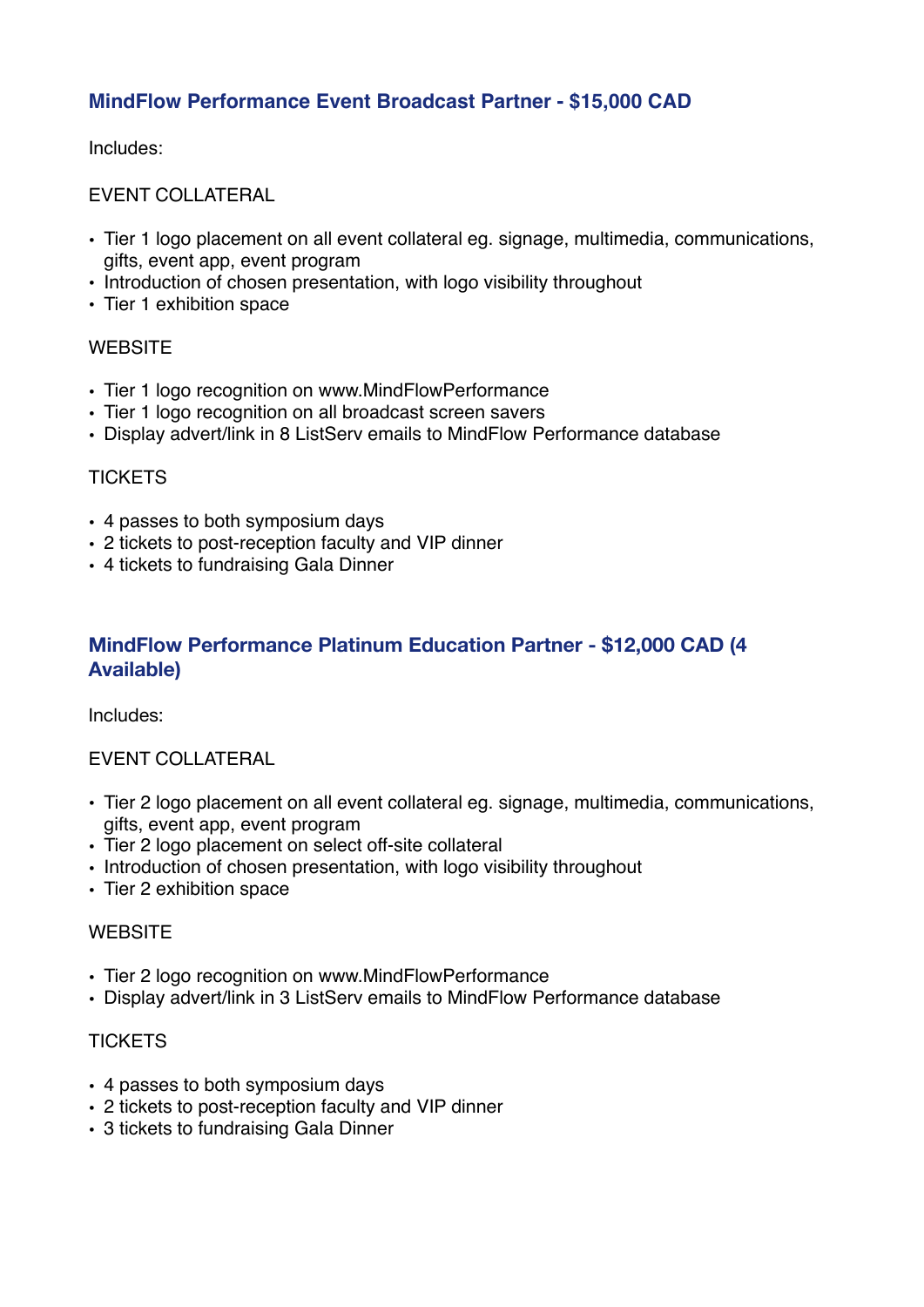## **MindFlow Performance Gold Education Partner - \$8,000 CAD (9 Available)**

Includes:

EVENT COLLATERAL

- Tier 3 logo placement on all event collateral eg. signage, multimedia, communications, gifts, event app, event program
- Introduction of chosen presentation, with logo visibility throughout
- Tier 3 exhibition space

#### **WEBSITE**

- Tier 3 logo recognition on www.MindFlowPerformance
- Display advert/link in 2 ListServ emails to MindFlow Performance database

#### **TICKETS**

- 2 passes to both symposium days
- 1 ticket to post-reception faculty and VIP dinner
- 2 tickets to fundraising Gala Dinner

### **MindFlow Performance Welcome Reception Partner - \$10,000 CAD**

Includes:

#### EVENT COLLATERAL

- Tier 1 logo placement on event Reception collateral eg. signage, multimedia, communications, gifts, event app, event program
- Tier 2 logo placement on select off-site collateral
- Introduction of welcome speeches at event Reception
- Tier 2 exhibition space

#### **WEBSITE**

- Tier 3 logo recognition on www.MindFlowPerformance
- Display advert/link in 3 ListServ emails to MindFlow Performance database

#### **TICKFTS**

- 4 tickets to post-reception faculty and VIP dinner
- 2 tickets to fundraising Gala Dinner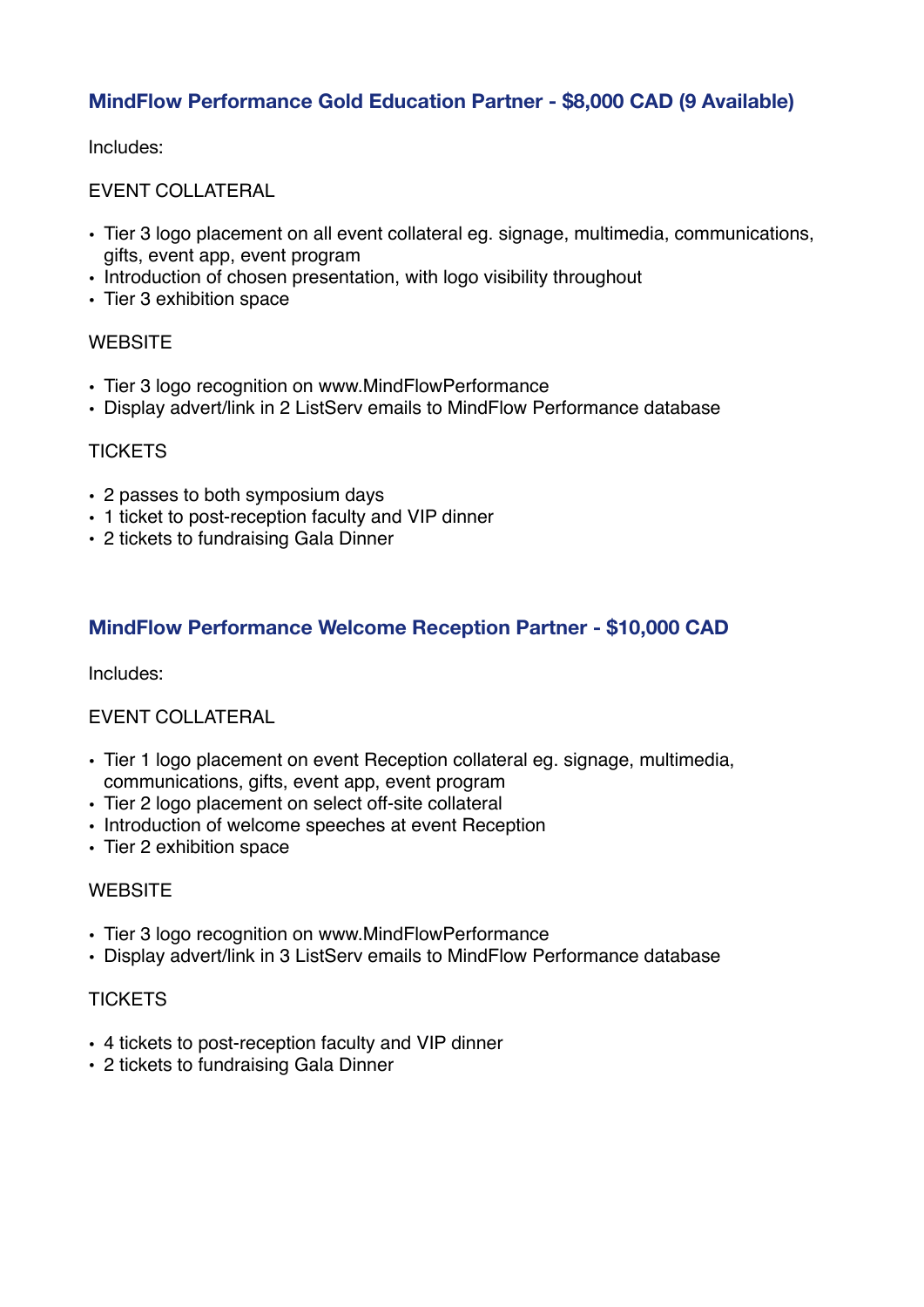## **MindFlow Performance Symposium Lunch Partner - \$12,000 CAD**

Includes:

EVENT COLLATERAL

- Tier 1 logo placement on event lunches collateral eg. signage, multimedia, communications, gifts, event app, event program
- Tier 2 logo placement on select off-site collateral
- Introduction of lunches at event
- Tier 2 exhibition space

#### **WEBSITE**

- Tier 3 logo recognition on www.MindFlowPerformance
- Display advert/link in 3 ListServ emails to MindFlow Performance database

#### **TICKETS**

- 4 passes to both symposium days
- 2 tickets to post-reception faculty and VIP dinner
- 3 tickets to fundraising Gala Dinner

### **MindFlow Performance Fundraising Gala Dinner Partner - \$40,000 CAD**

Includes:

#### EVENT COLLATERAL

- Tier 1 logo placement on all Gala Dinner event collateral eg. signage, multimedia, communications, gifts, event app, event program
- Tier 1 logo placement on select off-site collateral
- Introduction of after dinner speakers and other event activities, with logo visibility throughout
- Tier 1 exhibition space

#### **WEBSITE**

- Tier 1 logo recognition on www.MindFlowPerformance
- Display advert/link in all ListServ emails to MindFlow Performance database

#### **TICKETS**

• 8 tickets to fundraising Gala Dinner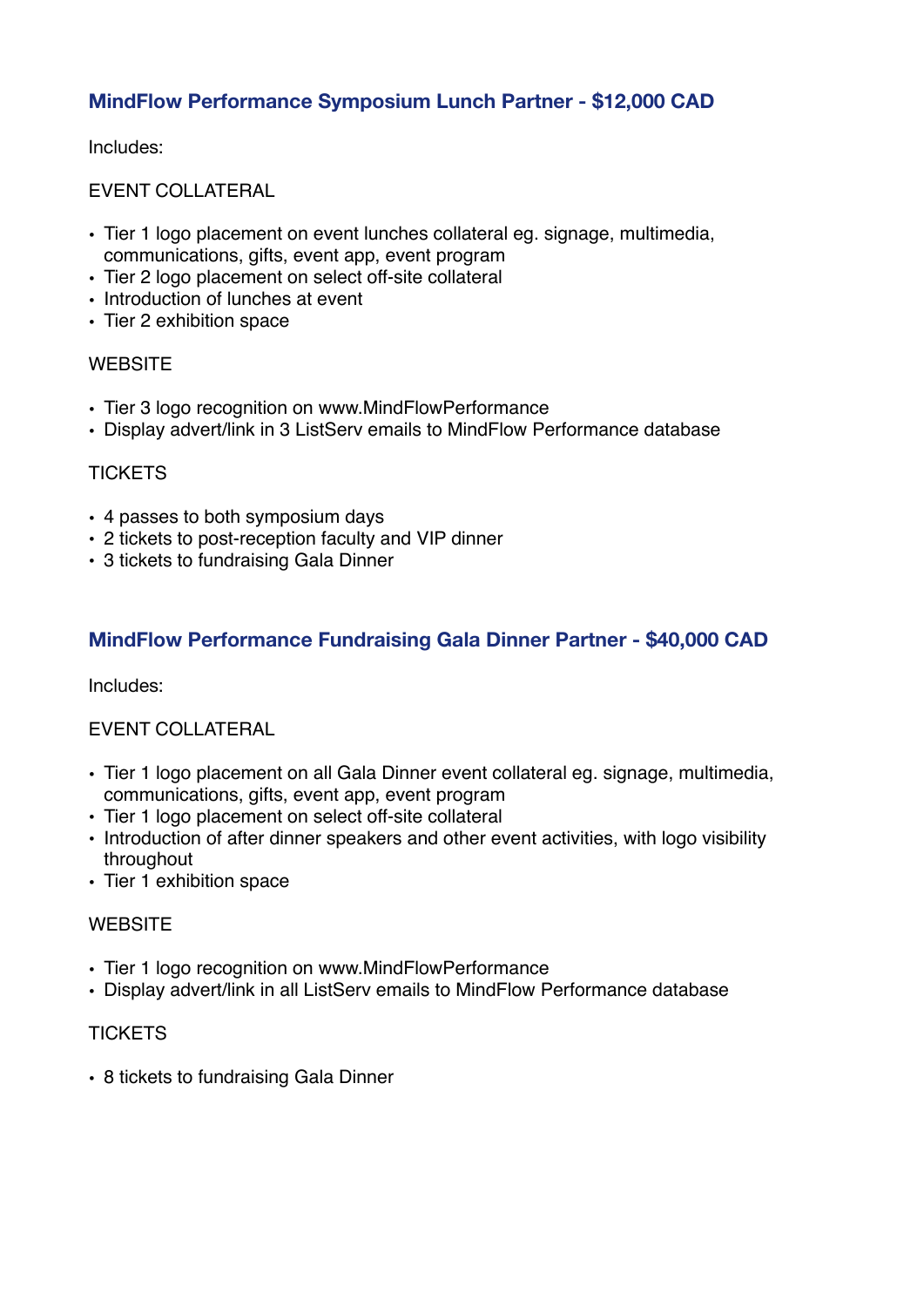# Collateral Examples

### Symposium

| <b>Tote Bags</b>                  | \$5,000 |
|-----------------------------------|---------|
| <b>Registration Pass Lanyards</b> | \$3,500 |
| <b>Volunteer T Shirts</b>         | \$2,000 |
| Hats                              | \$2,500 |
| <b>Water Bottles</b>              | \$2,000 |
| <b>Flyers</b>                     | \$750   |
| Pens                              | \$2,000 |
| Note Pads                         | \$2,000 |
| <b>Folders</b>                    | \$2,000 |
| Umbrellas                         | \$2,000 |
| <b>Playing Cards</b>              | \$2,000 |
| <b>Phone Holders</b>              | \$2,000 |
| App Sponsor                       | \$5,000 |
| Lectern Sponsor                   | \$7,500 |
| <b>Banners</b>                    | \$8,000 |
| <b>Faculty Transport</b>          | \$2,000 |
| <b>Floor Signage</b>              | \$1,500 |

# Lunches & Refreshments

| Gazebos                     | \$1,500 |
|-----------------------------|---------|
| <b>Blankets</b>             | \$1,000 |
| Gobo                        | \$500   |
| Social Media Photo Backdrop | \$1,000 |
| <b>Napkins</b>              | \$500   |
| Pillows/Cushions            | \$750   |
| Games Area                  | \$1,000 |
| <b>Coffee Cups</b>          | \$2,000 |
| Menus                       | \$1,500 |
| <b>Water Bottles</b>        | \$2,000 |

# Accommodation

| Room Key Sleeves | \$1,000 |
|------------------|---------|
| Room Chocolates  | \$300   |
| Room Flip Flops  | \$500   |

Don't see a sponsorship opportunity that interests you? Let us know and we can customize your package.

Contact [info@MindFlowPerformance.com](mailto:info@MindFlowPerformance.com) to inquire about more partnership ideas.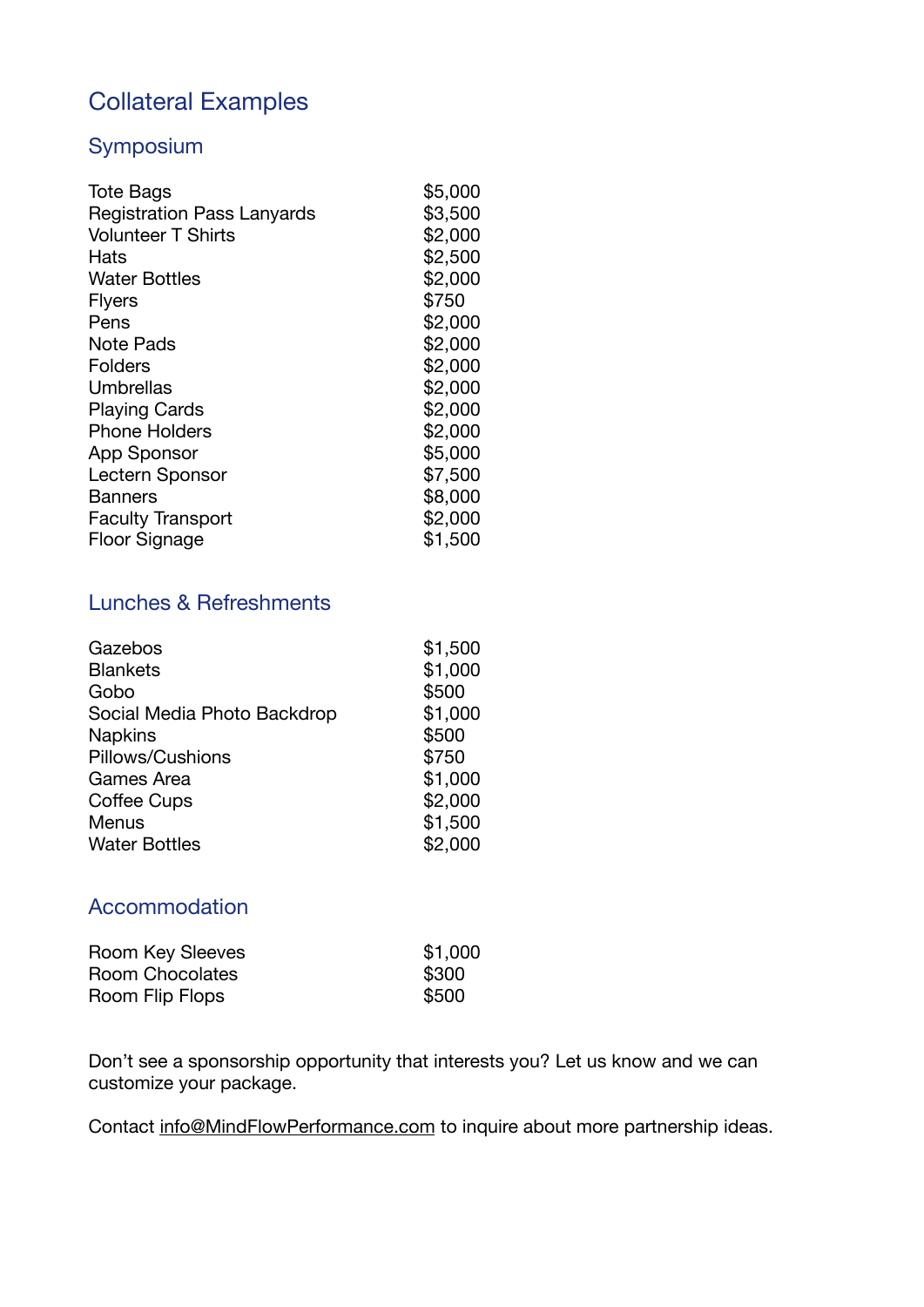# **MindFlow Performance Partner Application**

### CONTACT INFORMATION

Name **Company** 

Billing Address City, Province/State, Postcode/Zip

Phone Fax Email

The undersigned hereby authorizes MindFlow Performance Events to reserve space for use by the company or organization listed and specified above at the 2018 MindFlow Performance event specified.

**Signature** Date

# **ADVERTISE**

### Meeting Program Advertising

| \$750   |
|---------|
| \$700   |
| \$600   |
| \$1,000 |
| \$500   |
| \$200   |
|         |

Email ListServ Advertising

| o Small 180W x 150H                | \$100 |
|------------------------------------|-------|
| o Large $780W \times 90H$          | \$200 |
| o 3-Pak Small Bundle               | \$275 |
| o 3-Pak Large Bundle               | \$550 |
| o Event Recap/Save the Date E-mail | \$400 |

Onsite Advertising

| o Brochure Distribution (250 qty)     | \$750 |
|---------------------------------------|-------|
| o Journal Distribution (250 qty)      | \$750 |
| o Registration Flyer Insert (300 qty) | \$750 |

Contact info@MindFlowPerformance.com to inquire about more partnership ideas.

**Total Payment for Advertising \$\_\_\_\_\_\_\_CAD**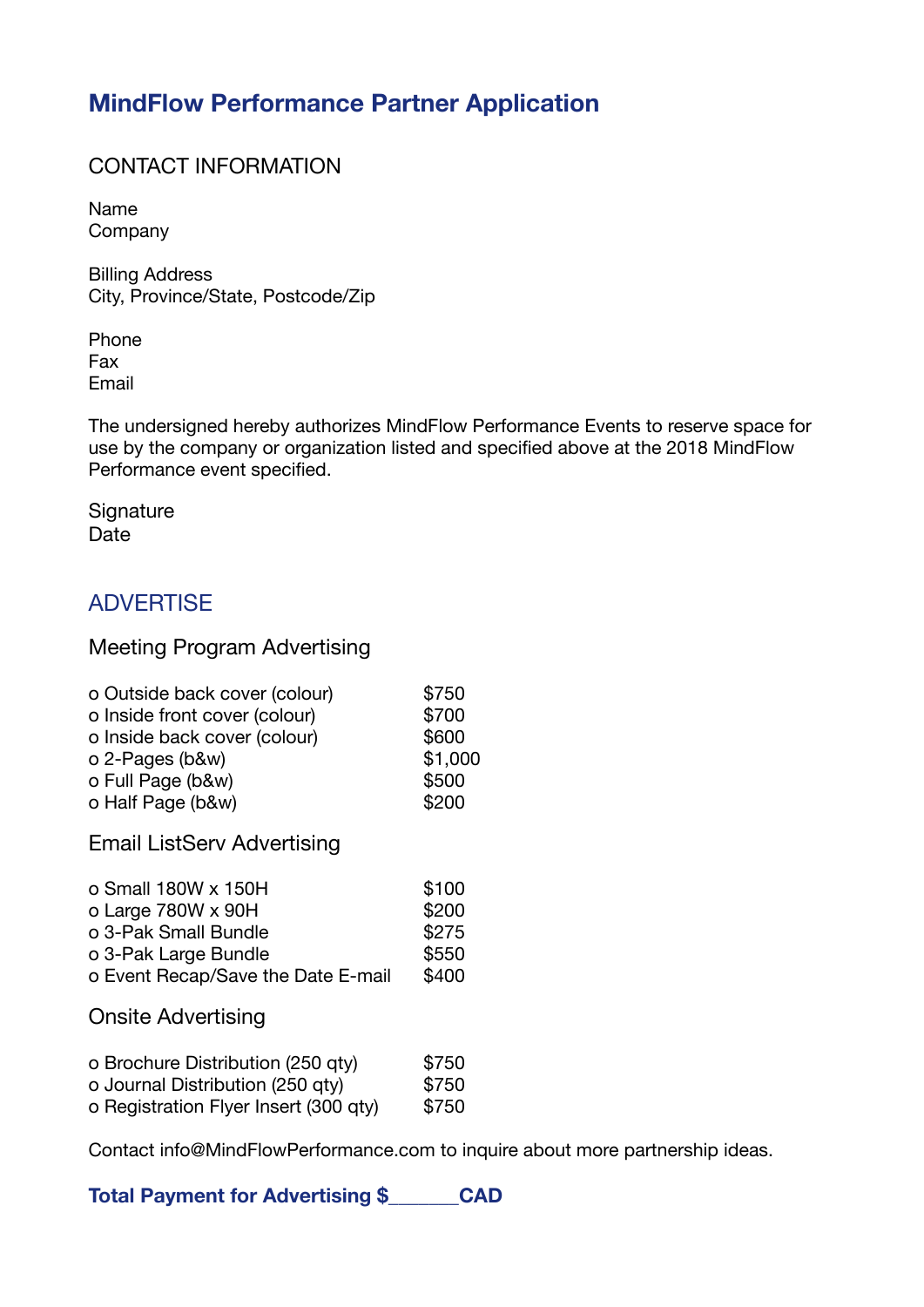# **EXHIBIT**

Standard Exhibit booths include an 8' x 10' space in the Exhibit Hall and two complimentary registrations per booth reserved. Additional registrations cost \$250 for early rate and \$275 for late rate each.

Early Invitation received by January 30, 2018

| o Premium Bundle                                  | \$1,500 | 1 exhibit booth, 4 exhibitor passes, Full page ad<br>in the print program, 3 large ads in ListServ   |
|---------------------------------------------------|---------|------------------------------------------------------------------------------------------------------|
| o Bundle                                          | \$1,100 | 1 exhibit booth, 3 exhibitor passes, Half page ad i<br>in the print program, 3 small ads in ListServ |
| o Standard Booth<br>o Additional Exhibitor passes | \$750   | 1 exhibit booth, 2 exhibitor passes<br>$\omega$ \$150 =                                              |
| Reserved after January 30, 2018                   |         |                                                                                                      |
| o Premium Bundle                                  | \$1,700 | 1 exhibit booth, 4 exhibitor passes, Full page ad<br>in the print program, 3 large ads in ListServ   |
| o Bundle                                          | \$1,300 | 1 exhibit booth, 3 exhibitor passes, Half page ad i<br>in the print program, 3 small ads in ListServ |
| o Standard Booth                                  | \$950   | 1 exhibit booth, 2 exhibitor passes                                                                  |
| o Additional Exhibitor passes                     |         | $@$175=$                                                                                             |

#### **Cancellation**

Full payment must accompany all reservations. Exhibitors and advertisers cancelling space must notify MindFlow Performance no later than February 14, 2018 to receive a 50% refund; cancellations made after February 14, 2018 will not be refunded.

Contact [info@MindFlowPerformance.com](mailto:info@MindFlowPerformance.com) to inquire about more partnership ideas.

**Total Payment for Exhibits \$\_\_\_\_\_\_\_CAD**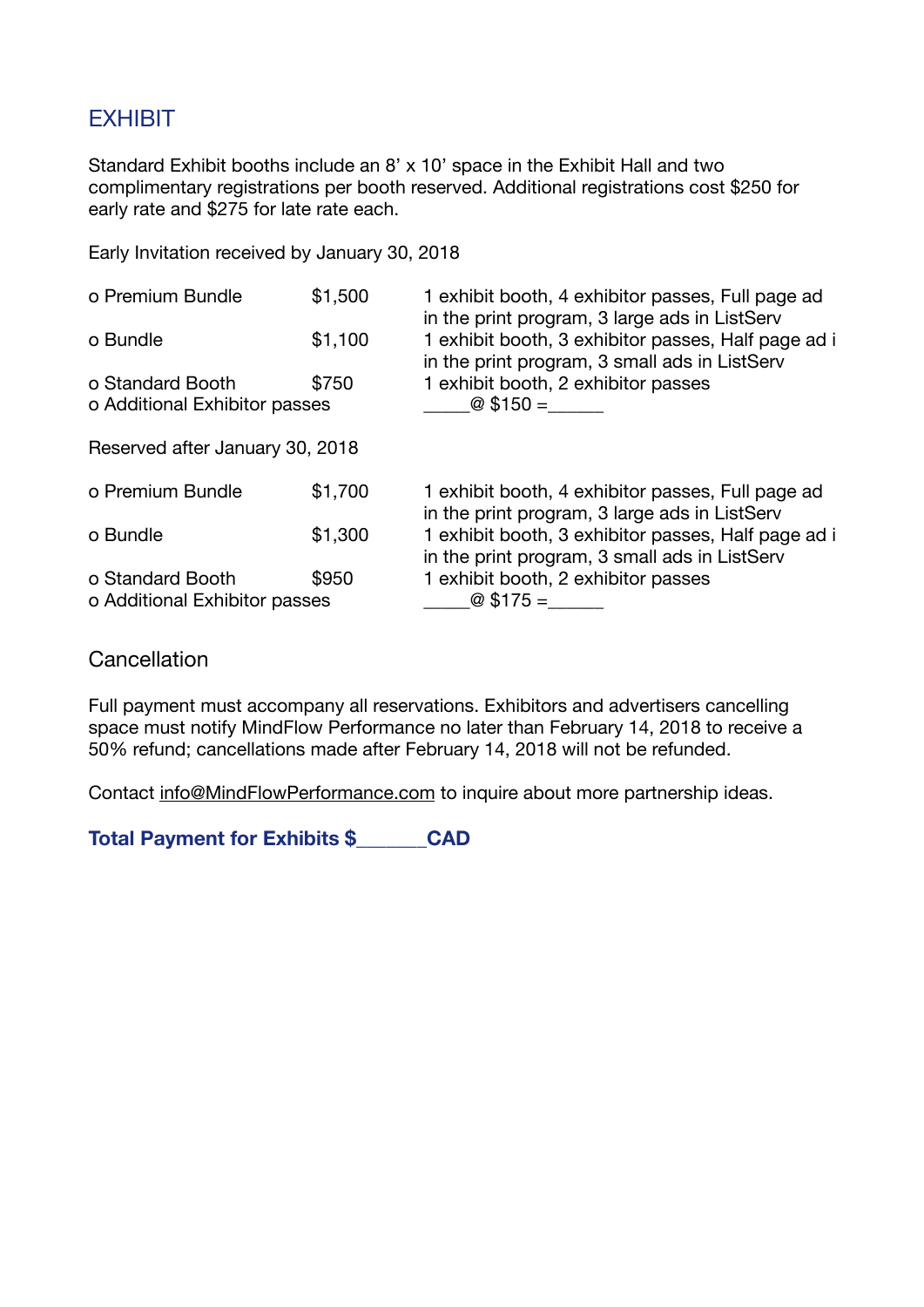# SPONSOR

# EVENTS

| \$20,000 |               |
|----------|---------------|
| \$17,500 |               |
| \$15,000 |               |
| \$12,000 | (4 Available) |
| \$8,000  | (9 Available) |
| \$10,000 |               |
| \$12,000 |               |
| \$40,000 |               |
|          |               |

# GIVE AWAYS

# Symposium

| o Tote Bags                  | \$5,000 |
|------------------------------|---------|
| o Registration Pass Lanyards | \$3,500 |
| o Volunteer T Shirts         | \$2,000 |
| o Hats                       | \$2,500 |
| o Water Bottles              | \$2,000 |
| o Flyers                     | \$750   |
| o Pens                       | \$2,000 |
| o Note Pads                  | \$2,000 |
| o Folders                    | \$2,000 |
| o Umbrellas                  | \$2,000 |
| o Playing Cards              | \$2,000 |
| o Phone Holders              | \$2,000 |
| o App Sponsor                | \$5,000 |
| o Lectern Sponsor            | \$7,500 |
| o Banners                    | \$8,000 |
| o Faculty Transport          | \$2,000 |
| o Floor Signage              | \$1,500 |
|                              |         |

# Lunches & Refreshments

| o Gazebos                     | \$1,500 |
|-------------------------------|---------|
| o Blankets                    | \$1,000 |
| o Gobo                        | \$500   |
| o Social Media Photo Backdrop | \$1,000 |
| o Napkins                     | \$500   |
| o Pillows/Cushions            | \$750   |
| o Games Area                  | \$1,000 |
| o Coffee Cups                 | \$2,000 |
| o Menus                       | \$1,500 |
| o Water Bottles               | \$2,000 |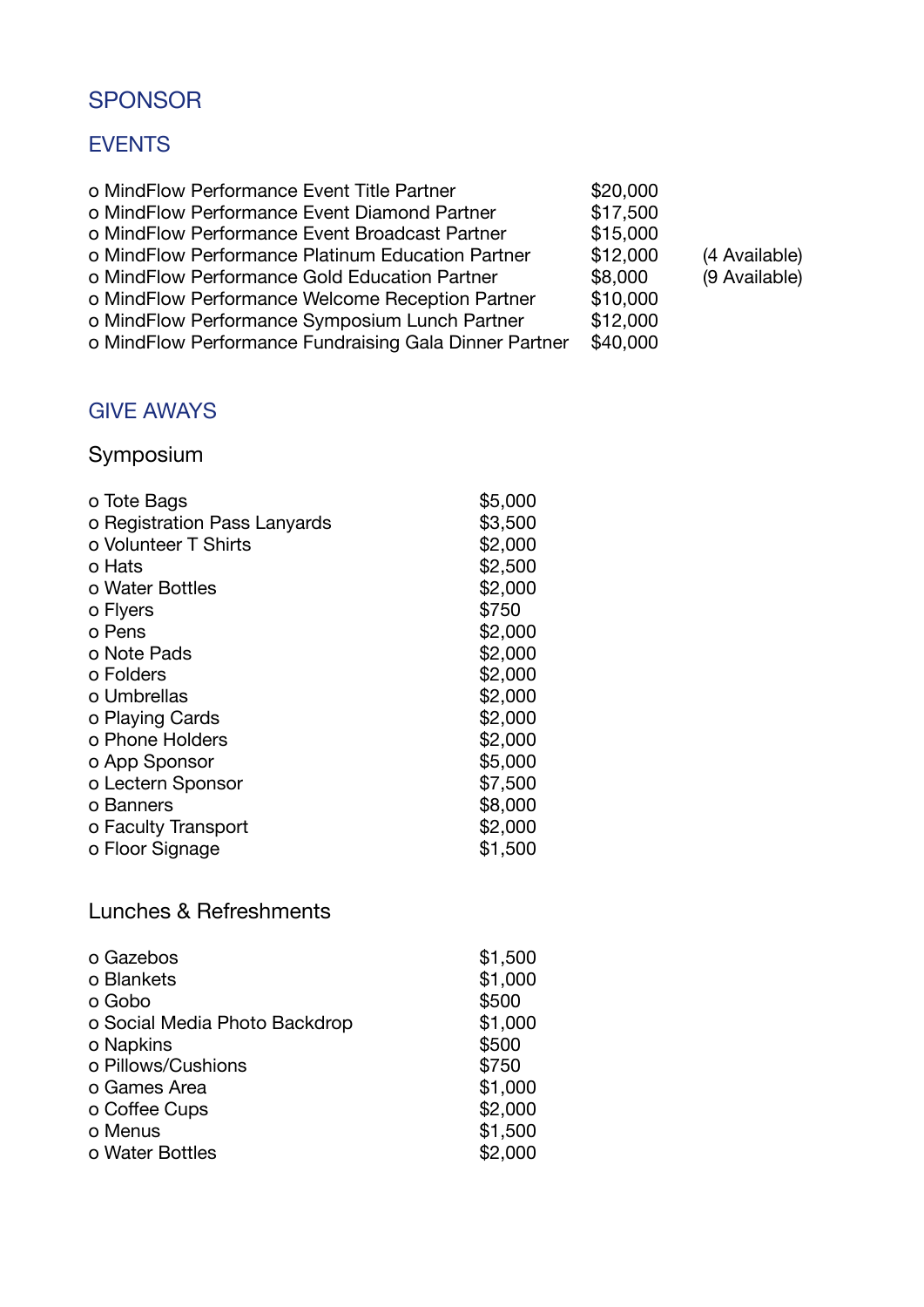### Accommodation

| o Room Key Sleeves | \$1,000 |
|--------------------|---------|
| o Room Chocolates  | \$300   |
| o Room Flip Flops  | \$500   |

**Terms** 

1. The sponsor will send a high-resolution logo for inclusion in printed program, website, and signage.

2. When applicable sponsor will send ad for printed program or URL for link.

3. Deadline to receive ads February 14, 2018.

Contact [info@MindFlowPerformance.com](mailto:info@MindFlowPerformance.com) to inquire about more partnership ideas.

**Total Payment for Sponsors \$\_\_\_\_\_\_\_CAD**

#### **Grand Total Payment \$\_\_\_\_\_\_\_CAD**

o Pay by Credit Card

| CC#           |  |
|---------------|--|
| Exp. Date     |  |
| Security Code |  |

o Pay by Cheque or Money Order\*

Mail completed application with cheque to: MindFlow Performance, #404, 2170 West 1st Avenue, Vancouver, BC, V6K 1E8, CANADA

\*Make Cheques/Money orders payable to MindFlow Performance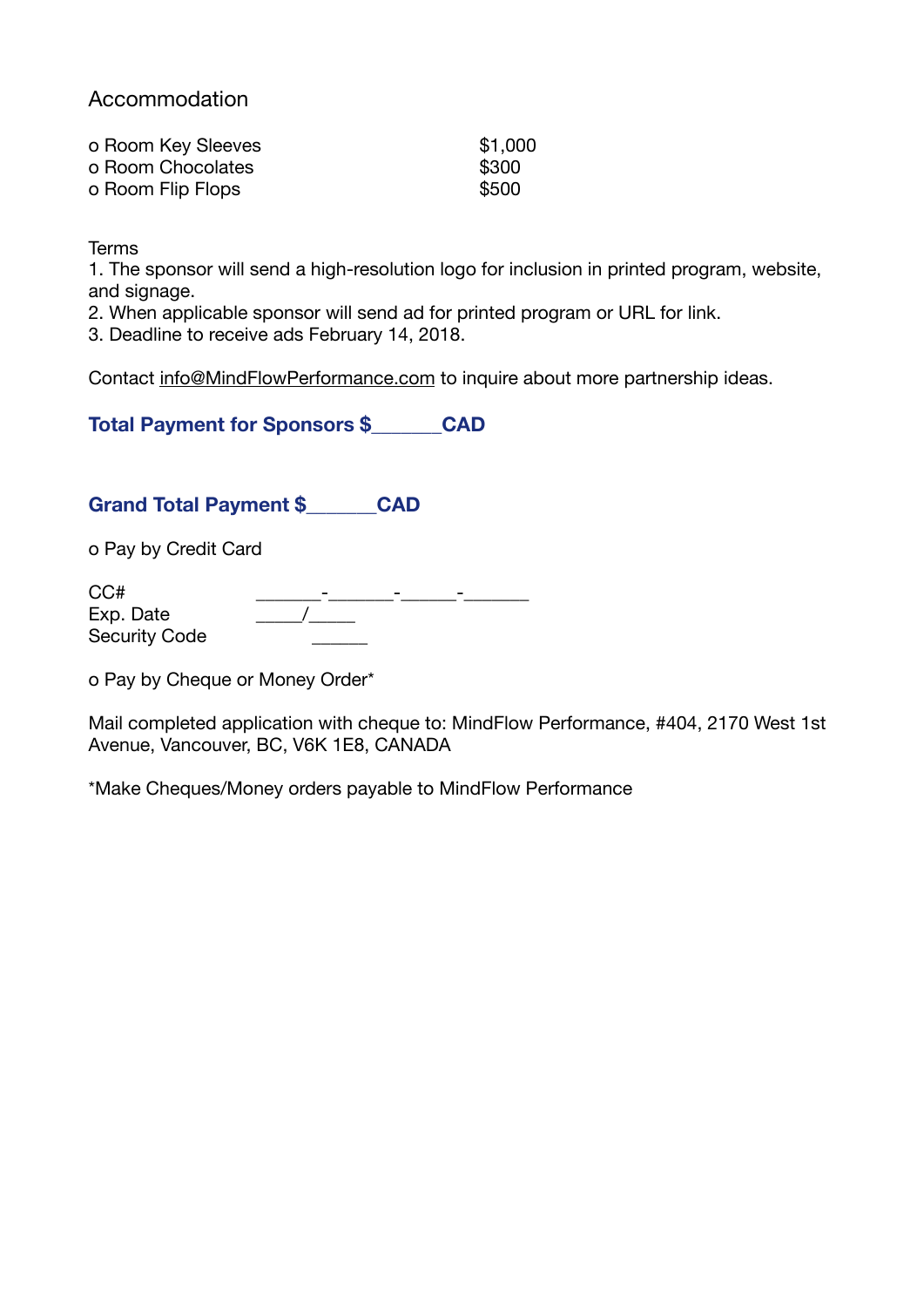# Exhibitor Rules and Regulations

BOOTH SPECIFICATIONS: Each booth is 8' x 10' and includes a 7" x 44" sign identifying your organization, one 6' x 30" skirted table, two side chairs, and one wastebasket. EXHIBIT HOURS: Exhibitors will have access to their exhibit space during the following times. TENTATIVE SCHEDULE: Exhibitor Hours and events are tentative and subject to change. Final hours will be shown in the Exhibitor Service Kit.

Thursday, March 22

| 7:30 am - 8:30 am   | <b>Exhibitors Set-Up</b> |
|---------------------|--------------------------|
| $8:30$ am - 6.00 pm | <b>Exhibits Open</b>     |
| $3:30 - 5:30$ pm    |                          |

Friday, March 23

| 7:30 am - 8:30 am   | <b>Exhibitors Set-Up</b>    |
|---------------------|-----------------------------|
| $8:30$ am - 4.30 pm | <b>Exhibits Open</b>        |
| $4:30 - 6:30$ pm    | <b>Exhibitors Tear-Down</b> |

BOOTH RESERVATION: Exhibit booths will be reserved upon receipt of the completed Exhibitor Application and payment. Confirmation of booth reservation will be sent via email. Booth reservation can be made by mail or email. To reserve by mail, complete the Exhibitor Application and mail, along with payment, to: MindFlow Performance, #404, 2170 West 1st Avenue, Vancouver, BC, V6K 1E8, CANADA

PAYMENT: Payment must accompany your Exhibit Application. Payment can be made by cheque, money order, or credit card. To pay by cheque or money order, make the cheque or money order payable to MindFlow Performance and submit with your Exhibitor Application to the address shown on the form. There is a \$30 charge for returned checks.

BOOTH STAFFING: Each booth reservation includes complimentary meeting registrations for upto-two company representatives. Name badges will be issued as indicated on the Exhibitor Application. Exhibitors are required to wear badges at all times when in the Exhibit Hall. Additional representatives must pay regular meeting fees to attend. Badges are not transferable.

EXHIBIT SPACE SET UP/TEAR DOWN: Exhibitors shall not set up or tear down their exhibit space during exhibit hours. Any exhibit space not occupied by the start of exhibit hours may be cancelled without refund and reassigned by MindFlow Performance.

EXHIBIT POLICY: All exhibitors are responsible for being aware of and adhering to the following policies.

• Exhibitors must keep their exhibit space open and staffed during exhibit hall hours.

• Exhibitors may not sublet or assign any portion of their exhibit space. Exhibitors agree to comply with all decisions of the MindFlow Performance.

• MindFlow Performance shall deny, within its sole discretion and for whatever reason, participation at the meeting of any exhibitor which MindFlow Performance deems to be inappropriate for the meeting or which MindFlow Performance believes would be disruptive to the activities of the meeting.

• Exhibitors shall not schedule or promote competitive activities during the time of the meeting except upon the pre-approval of MindFlow Performance.

MindFlow Performance reserves the right to relocate booths for the overall benefit of the meeting. LIABILITY AND INSURANCE: The exhibitor, upon contracting to exhibit, expressly releases MindFlow Performance or any of its officers, directors, employees, or committee members, or the owners, employees, or representatives of from any responsibility or liability for any injury, loss, or damage that may occur to the exhibitor or to the exhibitor's employees or property prior to during, or subsequent to the period covered by the exhibitor's contract, including but not limited to, any responsibility or liability for negligently caused injury, loss, damage; and further, the exhibitor agrees to hold harmless and indemnify MindFlow Performance and the Simon Fraser University, Opus Hotel or Autoform Dealership in their entirety by any person, and arising out of the exhibitor's acts or omissions. All exhibitors are required to sign an Indemnity and Liability Limitation Agreement.

FREIGHT HANDLING: Shipment of equipment and supplies must initially be arranged through MindFlow Performance, which will coordinate delivery of your shipment to the event venue